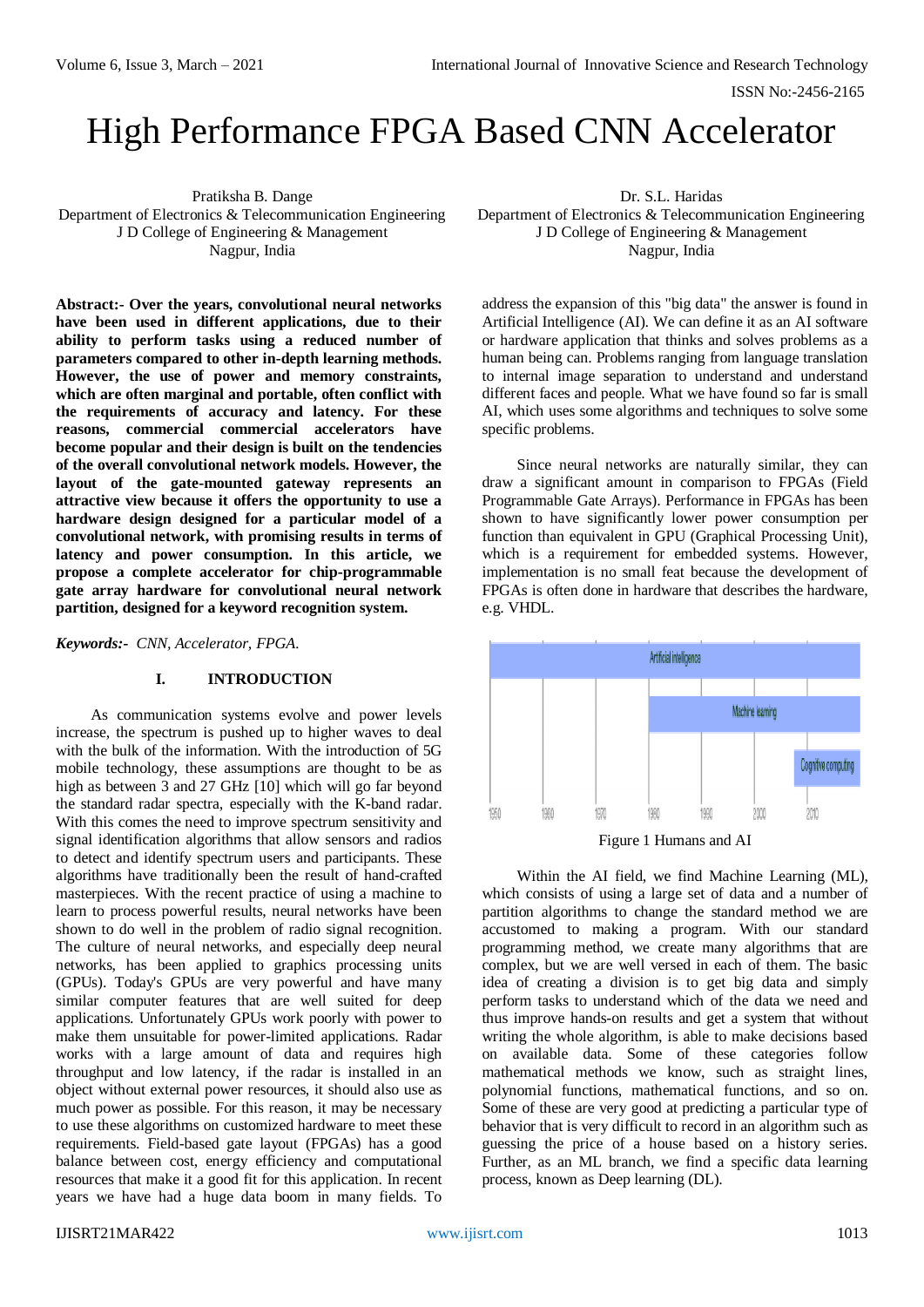Volume 6, Issue 3, March – 2021 **International Journal of Innovative Science and Research Technology** 

#### ISSN No:-2456-2165



Figure 1.2: AI world

The development of DL occurred in a similar manner to a study mainly of neural networks. It is characterized by efforts to create a learning model with multiple levels of automation, where deeper levels take into account the effects of previous levels, transforming them and further amusing. This intuition at the reading level gives a name to the whole field and is inspired by how the brain of a mammal processes information and learns, responding to external factors.



Figure 1.3: Mammal brain and Convolutional process

Over the years, convolutional neural networks (CNNs) have found application in many different fields such as object detection  $[1, 2]$ , object recognition  $[3, 4]$ , depending on memory and energy consumption, which often contradicts the requirements of delay and accuracy. In particular, with standard purpose-based solutions based on the use of a microcontroller, limited available memory limits network complexity, with a potential impact on t accuracy.[7]

In the same way, microcontroller based systems feature the worst trade-off between power consumption and timing performances [8]. For this reason, commercial hardware accelerators for CNNs such as Neural Compute Stick (NCS) [9], Neural Compute Stick 2 (NCS2) [9], and Google Coral [10] were produced. Such products feature optimized hardware architectures that allow to realize inferences of CNN models with low latency and reduced power consumption. Standard communication protocols, such as Universal Serial Bus (USB) 3.0., are generally exploited for communication

purposes. Nevertheless, since they were designed for the implementation of generic CNNs, their architectures are extremely flexible at the expense of the optimization of the single model.

For such a reason, hardware accelerators customized for a specific application might offer an interesting alternative for accelerating CNNs. In particular, field-programmable gate arrays (FPGAs) represent an interesting trade-off between cost, flexibility, and performances especially for applications whose architectures have been changing too rapidly to rely on application-specific integrated circuits (ASICs) and whose production volumes might be not sufficient. FPGAs offer high flexibility at the same time, which permits the implementation of different models with a high degree of parallelism and the possibility of customizing the architecture for a specific application.

#### **II. LITERATURE SURVEY**

A well-executed block of floating point-point (BFP) was adopted in our accelerator to determine the functional tendency of deep neural networks in this paper. Feature maps and model parameters are represented in 16-bit and 8-bit formats, respectively, for off-chip memory, which can reduce memory and band-band requirements by 50% and 75% compared to 32-bit FP colleague. The proposed 8-bit BFP figure with optimized advantages and flexibility of performance-based schemes improves energy efficiency and triple hardware. The FPGA-based CNN accelerator is distributed on the Xilinx VC709 test board [1].

The functional design of the hardware is introduced based on FFT performance due to the radix-2 frequency decimation algorithm (R2DIF) and a distributed method that allows data to be shared efficiently by keeping registry changes. A well-rounded method / design uses a rotating computer algorithm for converting connections (m-CORDIC) and Radix-2r according to a coding system to replace complex multiplication such as FFT. The m-CORDIC algorithm improves computer integration, while Radix-2r allows logarithmic reduction of adder steps. Suggested design does not require large memory blocks used to retain a feature like twiddle [2].

CNN accelerator based on FPGA. The most effective accelerator function is designed to build a flexible neural network and memory optimization with the use of low-cost resources. The results show performance gains and power compared to the Core i5 CPU and GTX 960 GPU [3].

The hardware model is designed for CNN's advanced step-by-step use of hardware definition language, including CNN's computer architecture, multi-layer use, weight loading system, and data interference [4].

The possibility that existing existing low-power register (RTL) strategies could serve as a low-power design scheme to accelerate an CNN-based object recognition system in contrast to conventional strategies. Many of the most effective design strategies for CNN acceleration focus on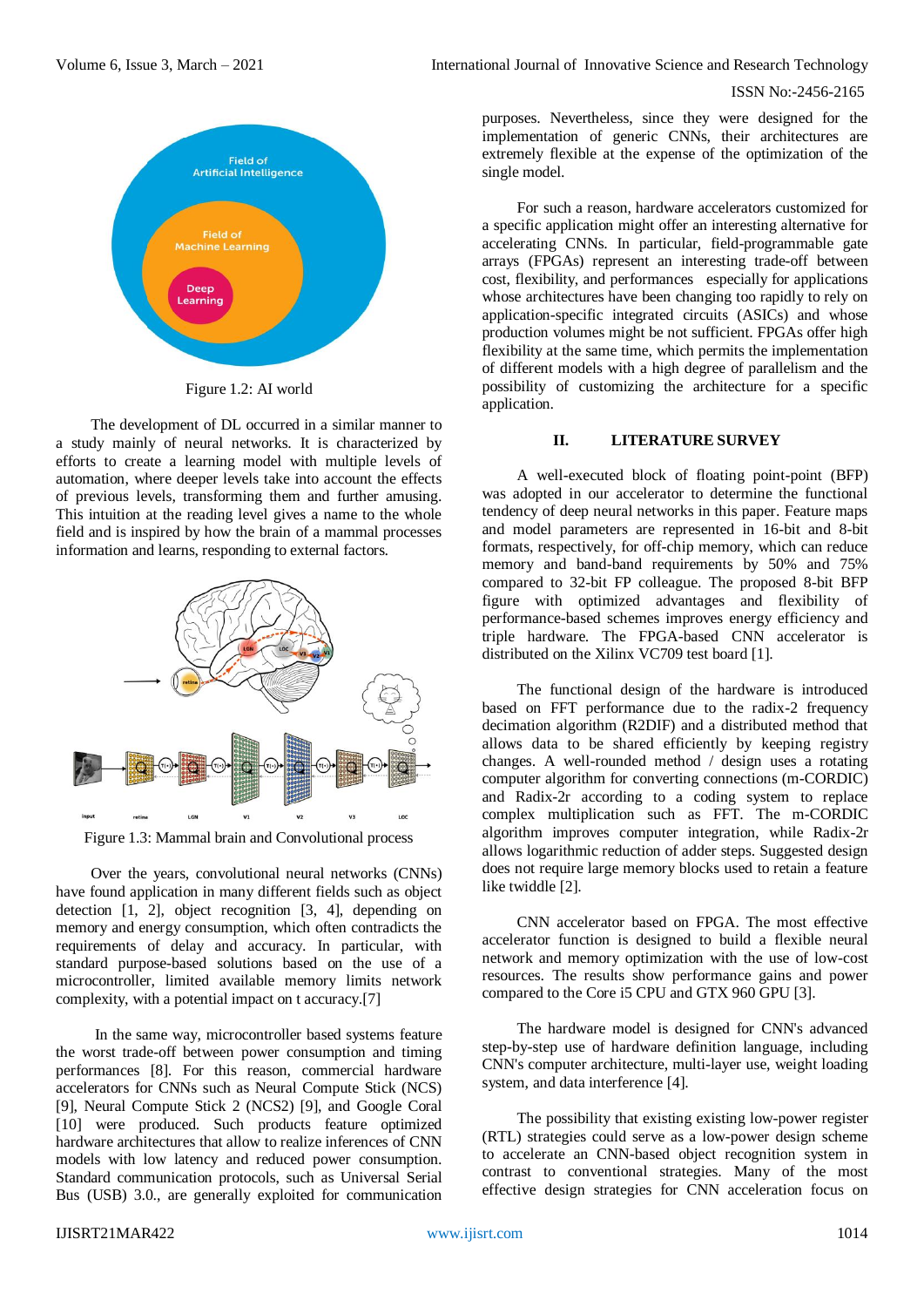ISSN No:-2456-2165

High-level Synthesis (HLS) features, such as memory bandwidth usage, network architecture, data reuse, and batch editing [5]

The CNN accelerator on the Xilinx ZYNQ 7100 hardware platform accelerates both standard resolution and depth of cleverly divided convolution. Taking the design of the MobileNet + SSD network as a speed, the accelerator simulated the measurement of the entire computer network under the ZYNQ 7100 roof model. chip on the chip using the data streaming interface and set the ping-pong buffer mode. [6]

# **III. MOTIVATION**

A major problem with the implementation of the CNNbased model in the FPGA regarding the limitations in terms of hardware resources (combinations, sequences, Digital Signal Processors (DSPs), ram blocks, etc.) of such devices. CNN algorithms are based on Multiply-and-Accumulate (MAC) operations that require a large number of logical objects or DSPs. In addition, CNNs are characterized by a large number of parameters such as resource requirements, number of work per second (Gops), Density Efficiency (DE), time required to create layers of CONVs, FC and Softmax, and Power Efficiency (PEff). For these reasons, the hardware speed of the hardware was carefully designed taking into account the trade between the measurement period and the available resources.

#### **IV. PROBLEM STATEMENT**

Hardware accelerator performing convolution function, the most critical function of ConvNet. To give an idea of the computer load of ConvNet, in the AlexNet model, for example, 90% of the processing time is spent on convolution tasks. Moreover, the complexity of this network is strongly linked to their depth and one of the major problems is that this type of work requires a lot of memory. We will try to use the structures that perform this function in a structured way, and to use strategies to reduce the amount of access to external DRAM linked to FPGA during the calculation of convolution. The purpose of both is to exploit as much as.

## **V. HARDWARE ACCELERATORS**

A hardware accelerator is a specialized hardware unit that performs a set of tasks with higher performance or better energy efficiency than a general-purpose CPU. Example of common accelerators are GPUs, digital signal processors (DSPs) and fixed-function application specific integrated circuits (ASICs) like video decoders [11]. To understand why accelerators have become so important, the history of the semiconductor industry has to be taken into account. The semiconductor industry has historically been driven by two scaling laws: Moore's Law and Dennard scaling. It is these two scaling trends that have made CMOS technology so popular in the computing industry. Moore's law states that the number of transistors that can economically be fit onto an integrated circuit doubles every two years. It is more than just shrinking transistors to yield better integration capabilities, it is fundamentally a cost-scaling law. Moore was interested in

shrinking transistor costs. Moore observed that the cost of transistors depends on two factors. One is the density of transistors that can be crammed in onto a single chip, and the second is the yield of fabrication. To maintain Moore's law, two factors are critical:

- 1) transiztor size the smaller the better.
- 2) wafer size the larger the better since more chips can be produced from a fixed number of processing steps.

# **VI. DESIGN ARCHETECTURE**

Accelerator architectures for neural nets There exists two major architectures of hardware accelerators for neural networks, single computation unit accelerators or streaming accelerators. Single computation unit (SCU) accelerators have a similar construction to a RISC CPU that executes instructions with a fixed datapath. Instead of an ALU or FPU, the SCU accelerator has a dedicated matrix multiplier tailored for big matricies or a systolic array of computation elements. When a network is to be accelerated on an SCU accelerator, instructions are generated for that specific network. The accelerator can then execute these instructions from memory. These types of accelerators are very flexible since the only network specific data that has to be stored are the instructions and the parameters. This enables networks with different architectures to be executed on the same accelerator. These accelerators suit systems that execute several different networks since the accelerator can be shared between the tasks and the overhead to execute a new network is not that big. Even though SCU accelerators are often fixed for all types of networks, they can be tailored to specific networks with regard to the width of datapath and size of matrix multiplier/systolic array to better match the layers sizes in the network and yield a higher resource utilization. This semi tailoring of the SCU accelerators tend to reach higher performance on CNN's with a uniform structure. This is because the utilization of the shared compute unit increases if the kernel sizes between layers are similar. It is also true if the size ratio between different layers is a power of two. When the deployment of neural networks onto these types of accelerator are automated, the automation framework generates the instructions and quantizes the weights as needed



Figure 3: Basic structure of a single compute unit accelerator

Accelerators with the streaming architecture always tailor the hardware with respect to the target network. The layers are often directly implemented in hardware and its